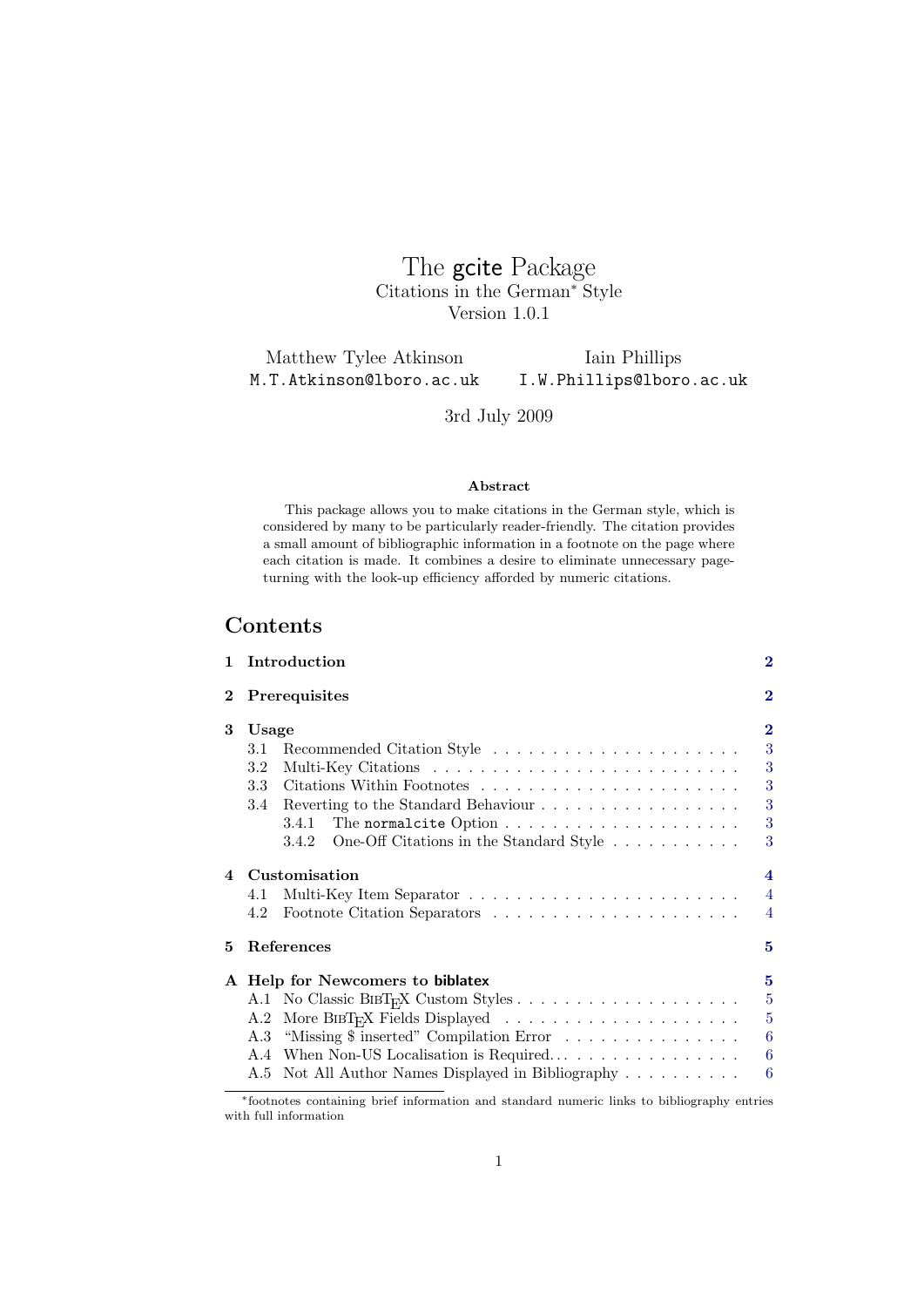|  | B The Code | -6 |
|--|------------|----|
|  |            |    |
|  |            |    |
|  |            |    |

# <span id="page-1-0"></span>1 Introduction

When writing a document, the aim should be to make the reading process as smooth as possible. You may well enjoy using the numeric style of citations, but this means that no information on the cited works is made available at the point of citation in the text.

One answer to this the German citation style, which is implemented by the gcite package. It will print some limited information about cited works<sup>[1](#page-1-3)</sup> in a footnote and still provide a traditional numeric link to the bibliography. Using gcite offers more information than the author-year citation format and keeps the fast indexing ability of using numeric citations.

The package can also deal with multi-key citations, as with the traditional  $L^2E[X \setminus cite command^2$  $L^2E[X \setminus cite command^2$  $L^2E[X \setminus cite command^2$ .

# <span id="page-1-1"></span>2 Prerequisites

The gcite package requires that you use biblatex. This package implements most of the functionality of BIBT<sub>E</sub>X in L<sup>A</sup>T<sub>E</sub>X and provides commands that allow lower-level access to bibliographic data than the standard \cite command.

It is recommended that you read the documentation for the biblatex package[3](#page-1-5) . However, what follows is a short overview of the few steps needed to turn a standard LAT<sub>E</sub>X document into one that will work with biblatex.

- 1. \usepackage[hyperref=true]{biblatex} before hyperref is loaded, if you're using it (if not you can ignore the hyperref option completely).
- 2. Move your \bibliography command to the document's preamble (e.g. directly before \begin{document}).
- 3. Remove the \bibliographystyle command.
- 4. Add \printbibliography where you want the bibliography to be generated. Use \printbibliography[heading=bibintoc] if you want the bibliography section to show up in the table of contents of your document.

# <span id="page-1-2"></span>3 Usage

\usepackage{gcite} To use the gcite package, simply load it. There is only one package option, detailed in section [3.4.1.](#page-2-4)

<span id="page-1-3"></span><sup>1</sup>Dhiensa et al., "Optimizing the User Environment: Leading Towards an Accessible and Usable Experience", 2005 [\[2\]](#page-4-4)

<span id="page-1-4"></span> ${}^{2}$ Garcia, opcit (version 2.0) a package for footnote-style bibliographical references, 2006; Atkinson and Gucukoglu, Accessible Gaming Rendering Independence Possible, 2003 [\[3,](#page-4-5) [1\]](#page-4-6)

<span id="page-1-5"></span> ${}^{3}$ Lehman, *The biblatex package*, 2006 [\[4\]](#page-4-7)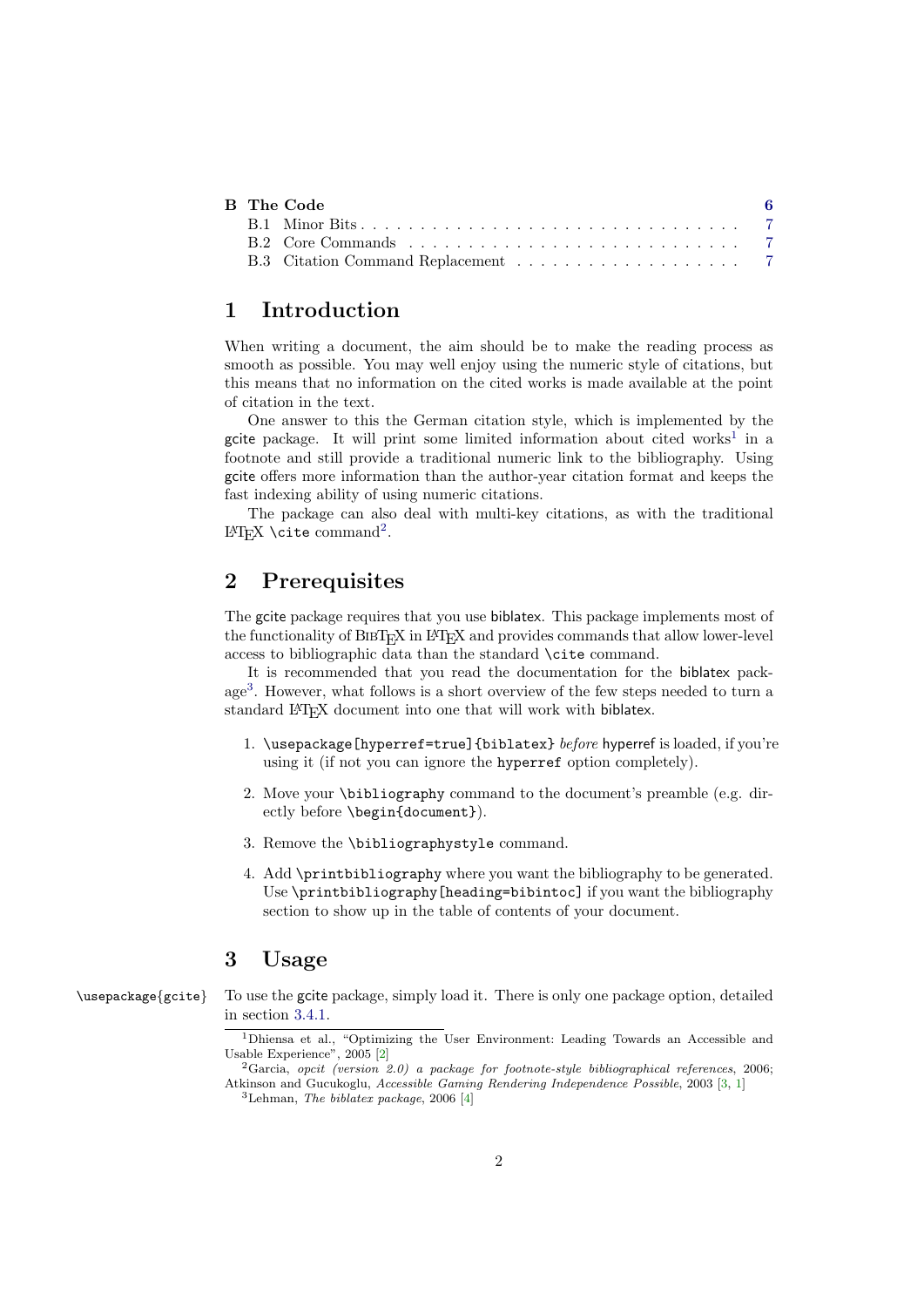All of your citation commands will then be overridden with the new behaviour (even those with non-breaking spaces before them, as is customary for citations in LATEX documents).

## <span id="page-2-0"></span>3.1 Recommended Citation Style

All of the examples in this manual were created using biblatex's default style of citation markers. This is the same as the "plain" bibliography style in normal  $\langle \text{LFTF}X/\text{BIBT}_{\text{F}}X \rangle$  and is the recommended style for use with going steps it allows for fast indexing into the bibliography section.

You are, however, free to choose whichever style of citation you like—gcite will still encapsulate it into a footnote as in the examples presented here.

## <span id="page-2-1"></span>3.2 Multi-Key Citations

Sometimes you will wish to cite only one piece of work to prove a point and, at other times, multiple works ought to be cited. The traditional \cite command groups multi-key citations together (i.e. multiple numbers, separated by commas, can be found inside the square brackets).

gcite groups multi-key citations similarly, outputting the minimal bibliographic details for each work in turn, then the grouped numeric citation at the end. Section [4.1](#page-3-1) contains information on how the separator used may be customised.

### <span id="page-2-2"></span>3.3 Citations Within Footnotes

There may be occasions when you may wish to make a citation from within a \footnote. In this case, gcite will not create a new footnote, but continue using the existing one[4](#page-2-6) . Section [4.2](#page-3-2) contains some information on how this behaviour may be customised.

### <span id="page-2-3"></span>3.4 Reverting to the Standard Behaviour

It is possible to revert to the standard  $LAT$ <sub>F</sub>X/B<sub>IB</sub>T<sub>F</sub>X citation behaviour. Two methods are provided (to cater for global and local reversion).

#### <span id="page-2-4"></span>3.4.1 The normalcite Option

normalcite Simply specify the normalcite option when loading gcite and the standard behaviour will be restored for all citations in your document.

> Please note that if you use this method, you'll not be required to re-insert spaces before each \cite command—gcite will insert them for you.

#### <span id="page-2-5"></span>3.4.2 One-Off Citations in the Standard Style

\origcite{} If you wish to make relatively few citations in the standard, non-footnote style, you can use this command. It will affect only the current citation being made and does require that a space (non-breaking or otherwise) be inserted before it.

<span id="page-2-6"></span><sup>4</sup>as shown in this example—Atkinson and Gucukoglu, Accessible Gaming Rendering Independence Possible, 2003 [\[1\]](#page-4-6)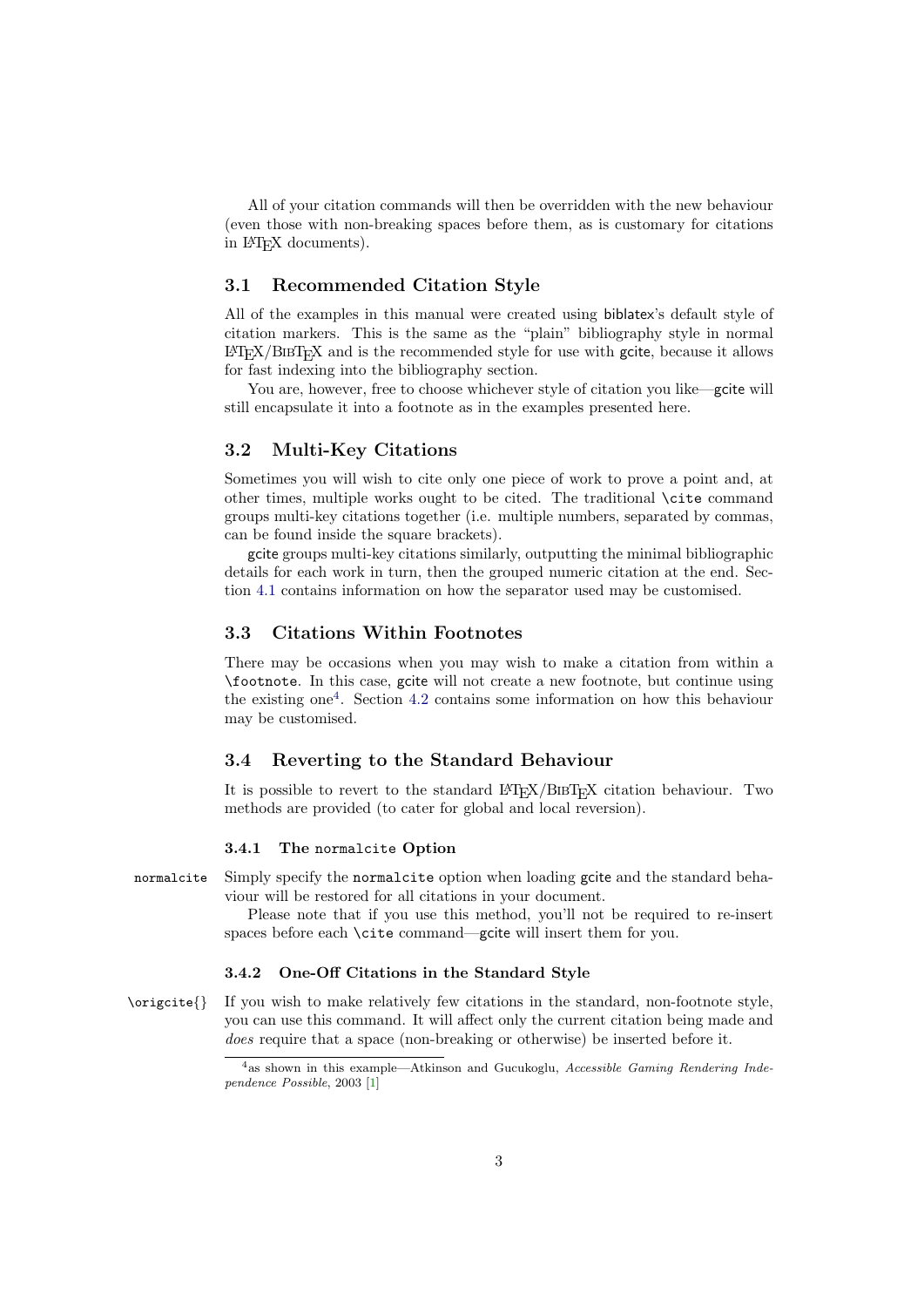This command is provided for special cases (such as an appendix to a thesis that lists prior publications) where adding the footnotes would be repeating information. It is not intended to be used often, or even at all, by most users.

## <span id="page-3-0"></span>4 Customisation

There are a few customisation options provided by the gcite package. They allow some control over the way that citations are presented.

## <span id="page-3-1"></span>4.1 Multi-Key Item Separator

\gciteitemsep{} The default separator between items (cited works) in a multi-key citation is the semicolon, followed by a space. This can be easily changed by using the \gciteitemsep command. The example below shows the separator being set to the bullet point symbol, with a space on either side.

#### \gciteitemsep{ \textbullet\ }

It is possible to use this command anywhere in your document. After doing so, the effects of having adjusted the citation separator can be seen<sup>[5](#page-3-3)</sup>.

## <span id="page-3-2"></span>4.2 Footnote Citation Separators

\gcitefoot\*sep{} As discussed above, citations may be made inside footnotes. In this case, a separator is placed between the footnote text and citation text and at the end of the citation text. The default pre-citation text separator is the em-dash ("—") and the default post-citation text separator is literally nothing. As with the multi-key separator above, both of these may be customised. Some examples follow.

In this example, we redefine only the pre-citation text separator.

#### \gcitefootpresep{: }

These commands may also be used anywhere in your document<sup>[6](#page-3-4)</sup>. Below is an example where both the pre- and post- separators are set.

\gcitefootpresep{ (} \gcitefootpostsep{)}

<span id="page-3-3"></span>Once again, the effect of executing these commands can be seen below<sup>[7](#page-3-5)</sup>.

<sup>&</sup>lt;sup>5</sup>Lehman, *The biblatex package*, 2006 • Dhiensa et al., "Optimizing the User Environment: Leading Towards an Accessible and Usable Experience", 2005 • Stone and Dhiensa, "Proving the validity and accessibility of dynamic web-pages", 2004 [\[4,](#page-4-7) [2,](#page-4-4) [5\]](#page-4-8)

<span id="page-3-4"></span> $^6$ and here is an example: Talbot, makedtx : a Perl script to help create a DTX file from source code, 2005 [\[6\]](#page-4-9)

<span id="page-3-5"></span><sup>7</sup>Setting both a pre- and post-citation separator has an effect like this (Atkinson and Gucukoglu, Accessible Gaming Rendering Independence Possible, 2003 [\[1\]](#page-4-6)).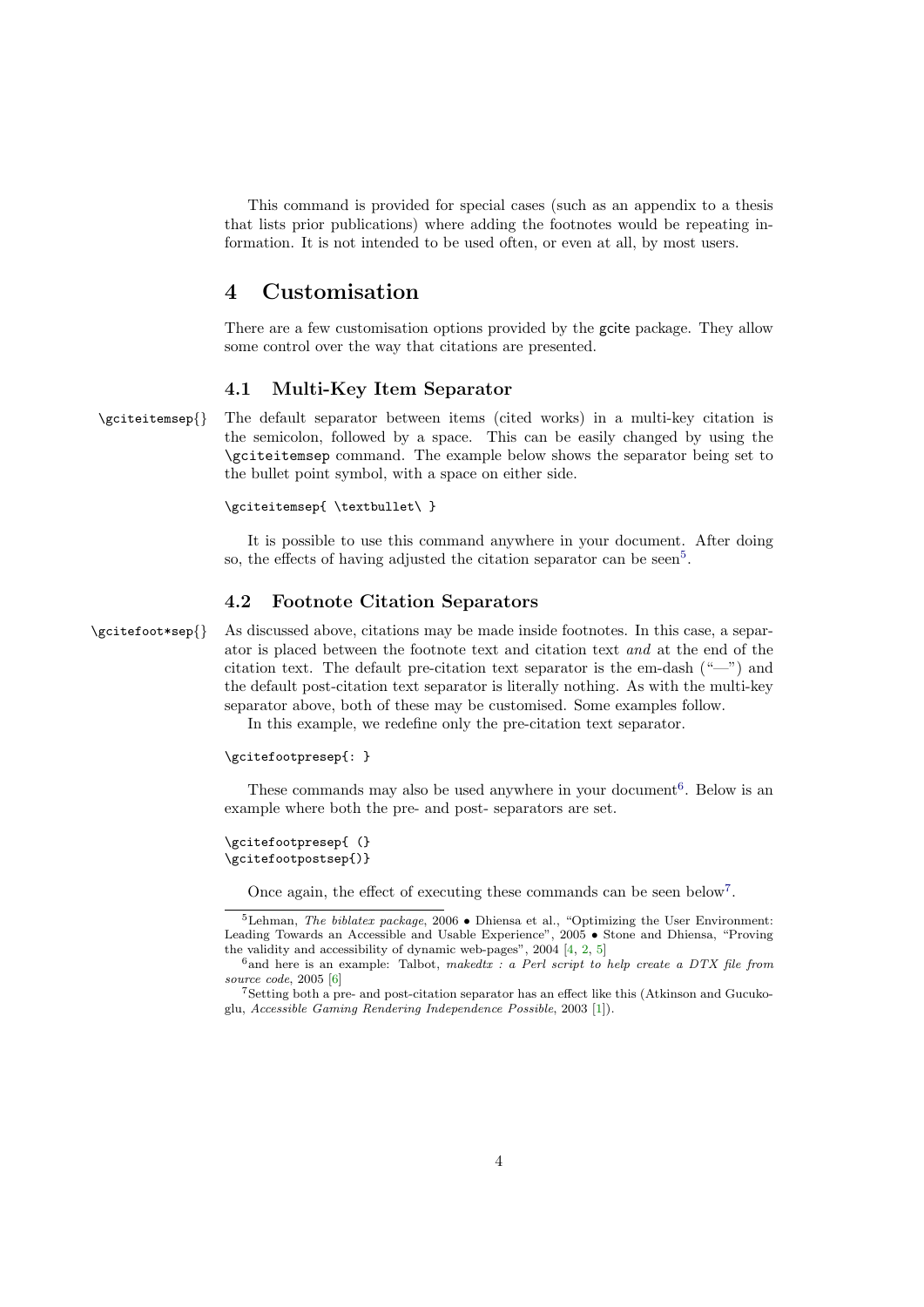## <span id="page-4-0"></span>5 References

- <span id="page-4-6"></span>[1] Matthew Tylee Atkinson and Sabahattin Gucukoglu. Accessible Gaming Rendering Independence Possible. May 2003. URL: <http://www.agrip.org.uk/>.
- <span id="page-4-4"></span>[2] Jatinder Dhiensa et al. "Optimizing the User Environment: Leading Towards an Accessible and Usable Experience". In: Accessible Design in the Digital World Conference 2005. Dundee, Scotland 2005.
- <span id="page-4-5"></span>[3] Federico Garcia. opcit (version 2.0) a package for footnote-style bibliographical references. 2006. url: [http://www.ctan.org/tex-archive/macros/latex/](http://www.ctan.org/tex-archive/macros/latex/contrib/opcit/) [contrib/opcit/](http://www.ctan.org/tex-archive/macros/latex/contrib/opcit/) (visited on 02/09/2007).
- <span id="page-4-7"></span>[4] Philipp Lehman. The biblatex package. 2006. url: [http://www.ctan.org/](http://www.ctan.org/tex-archive/macros/latex/exptl/biblatex/) [tex-archive/macros/latex/exptl/biblatex/](http://www.ctan.org/tex-archive/macros/latex/exptl/biblatex/) (visited on 02/09/2007).
- <span id="page-4-8"></span>[5] R. G. Stone and J. Dhiensa. "Proving the validity and accessibility of dynamic web-pages". In:  $W\mu A$  '04: Proceedings of the 2004 international crossdisciplinary workshop on Web accessibility  $(W4A)$ . New York, NY, USA: ACM Press, 2004, pp. 45–49. isbn: 1-58113-903-9. doi: [http://doi.acm.](http://dx.doi.org/http://doi.acm.org/10.1145/990657.990665) [org/10.1145/990657.990665](http://dx.doi.org/http://doi.acm.org/10.1145/990657.990665).
- <span id="page-4-9"></span>[6] Nicola Talbot. makedtx : a Perl script to help create a DTX file from source code. 2005. URL: <http://www.ctan.org/tex-archive/support/makedtx/> (visited on 02/09/2007).

## <span id="page-4-1"></span>A Help for Newcomers to biblatex

"Don't Panic!"

—Douglas Adams, "The Hitchhiker's Guide to the Galaxy"

Below is a list of things that people new to the biblatex package need to be aware of. Information on how to solve some potential problems is given, along with section and page number links to the biblatex documentation<sup>[8](#page-4-10)</sup> that you can use to find out more.

## <span id="page-4-2"></span>A.1 No Classic BibT<sub>E</sub>X Custom Styles

Only styles made for biblatex may be used. This is not foreseen to be a problem in reality, as using gcite implies that the user has a particular (implemented) style in mind, but it is worth mentioning (section 2; page 2).

## <span id="page-4-3"></span>A.2 More BibT<sub>E</sub>X Fields Displayed

biblatex by default prints out more information from your .bib file(s). Fields such as "howpublished", "doi" and "url" are typeset by default (section 2.1.1; page  $3-5$ ).

It is possible to create your own bibliography style that suppress this extra information. The manual provides details (section 4.2 [specifically  $4.2.1$  and  $4.2.3$ ]; page 67–73) and the file biblatex/bbx/standard.bbx provides a useful template.

<span id="page-4-10"></span><sup>&</sup>lt;sup>8</sup>Lehman, *The biblatex package*, 2006 [\[4\]](#page-4-7); referenced manual section and page numbers are correct for version 0.6 beta (6th January 2007)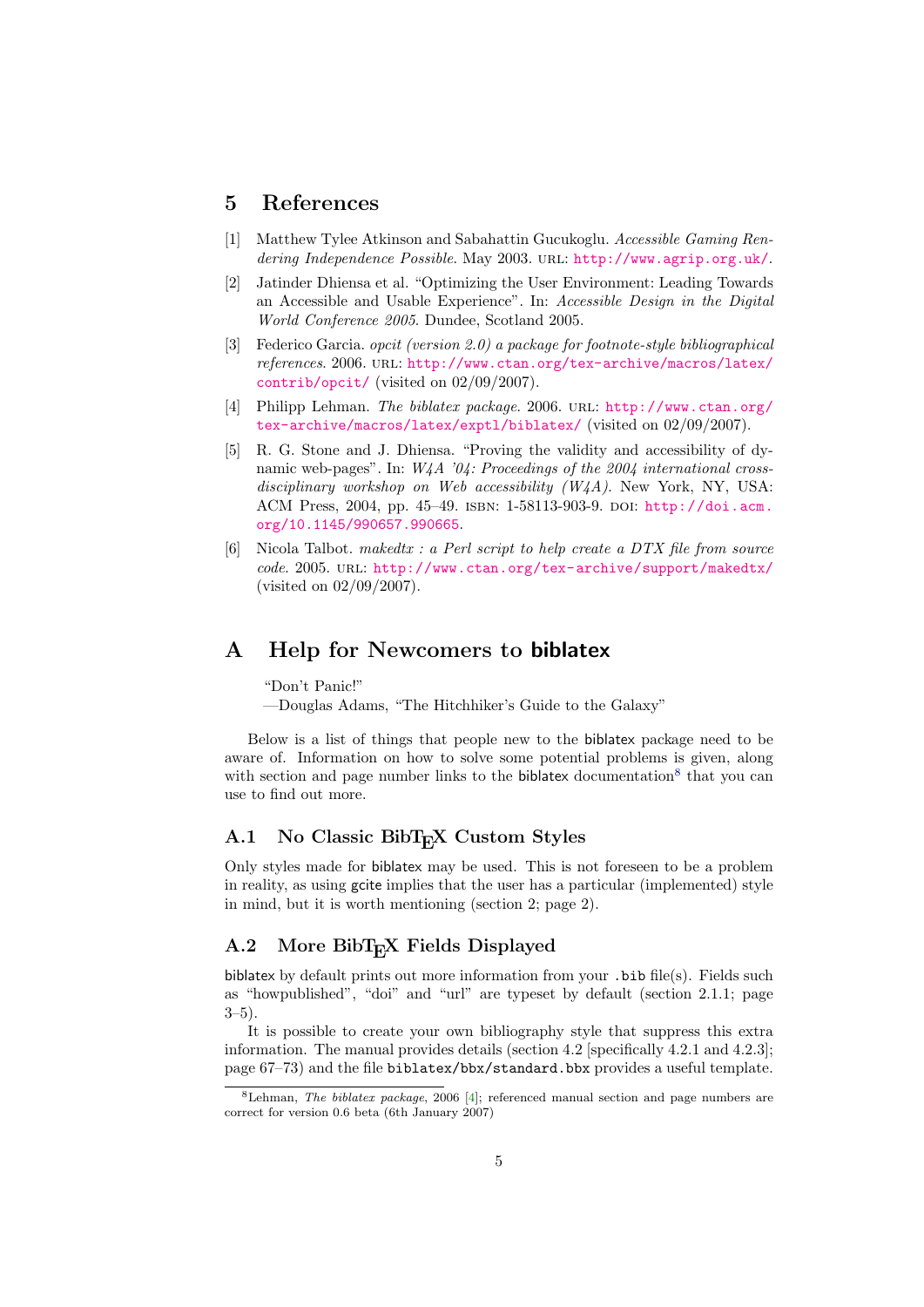## <span id="page-5-0"></span>A.3 "Missing \$ inserted" Compilation Error

This can be caused by invalid (special) characters appearing in certain fields in the .bib file(s). It may have gone un-noticed until now due to biblatex's default inclusion of more field types than  $BIBT_FX$  in the typeset document. One example cause is the special characters (such as: ' $\cdot$ '; ' $\&$ ' and ' $\%$ ') in a URL, if one is present in a field other than "url" (those inside a "url" field will be automatically escaped).

Make sure URLs are specified only in the "url" field and that special characters<sup>[9](#page-5-4)</sup> in any other fields are escaped. The error message may tell you the line in any external file to the document (such as the intermediate .bbl file) where the error occurred.

### <span id="page-5-1"></span>A.4 When Non-US Localisation is Required...

As biblatex prints out more fields than  $BIBT_FX$  by default, including URL access dates, you may need to carry out some localisation to ensure these fields are typeset in an appropriate way for your country.

A simple way to do this is to use the babel package<sup>[10](#page-5-5)</sup>. Specify your language string (as listed in the babel documentation) as one of the options to \documentclass, then ensure you \usepackage{babel}. This way, all packages that support automatic localisation will pick up your language option. biblatex will reflect this too (and will do things such as use your local date format and provide some string translations as a result).

## <span id="page-5-2"></span>A.5 Not All Author Names Displayed in Bibliography

This is caused by biblatex's default style only showing a certain number of author names by default, in contrast to what most people expect to see in the bibliography (a full list). You can solve this by use of the maxnames package option for biblatex.

# <span id="page-5-3"></span>B The Code

Package definition.

```
1 \NeedsTeXFormat{LaTeX2e}
```

```
2 \ProvidesPackage{gcite}[2009/07/03 1.0.1]
```
3 \RequirePackage{biblatex}

Define our normalcite option and set it to false by default.

```
4 \newif\ifgcite@normalcite
```

```
5 \gcite@normalcitefalse
```
6 \DeclareOption{normalcite}{\gcite@normalcitetrue}

```
7 \ProcessOptions\relax
```
<span id="page-5-4"></span><sup>9</sup> see <http://theoval.cmp.uea.ac.uk/~nlct/latex/novices/node30.html>; last accessed 1st September 2007

<span id="page-5-5"></span><sup>10</sup><http://www.ctan.org/tex-archive/macros/latex/required/babel/>; last accessed 1st September 2007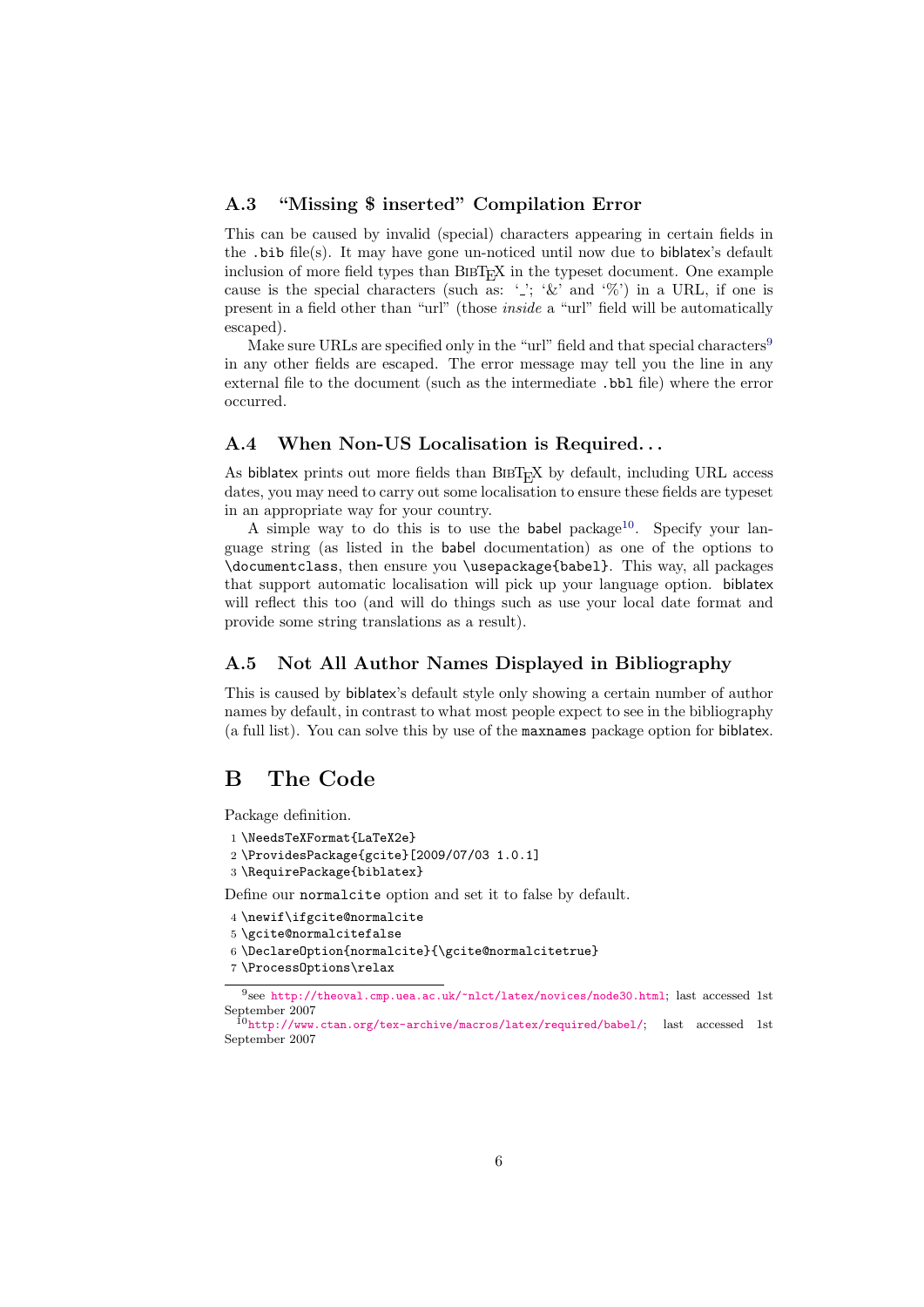## <span id="page-6-0"></span>B.1 Minor Bits

Move the traditional  $\ct{}$  command out of the way.

```
8 \let\origcite\cite
```
Provide a way to customise the separator used between individual cited works.

```
9 \providecommand{\gciteitemsep}[1]{\def\gcite@itemsep{#1}}
```
Default multi-item separator is semicolon with a space following.

10 \def\gcite@itemsep{; }

Provide a way to customise the separator used between the footnote text and the citation text when a citation is made from inside a footnote.

11 \providecommand{\gcitefootpresep}[1]{\def\gcite@foot@presep{#1}}

12 \providecommand{\gcitefootpostsep}[1]{\def\gcite@foot@postsep{#1}}

Default footnote citation text pre-separator is an em-dash; default post-seperator is literally nothing.

```
13 \def\gcite@foot@presep{---}
14 \def\gcite@foot@postsep{}
```
## <span id="page-6-1"></span>B.2 Core Commands

The core commands of the German citation style produce the short version(s) of the bibliographical information, followed by a pointer to the full citation in the bibliography. They are called internally.

Each individual cited work's details must be treated atomically.

15 \def\gcite@one#1{\citeauthor{#1}, \citetitle{#1}, \citeyear{#1}}

We need a loop to output the details of each cited work in turn, then display the numerical link(s) at the end.

```
16 \def\gcite@core#1#2{%
17 \newif\ifgcite@nfirst
18 \gcite@nfirstfalse%
19 \@for\@c:=#1\do{%
20 \ifgcite@nfirst{\gcite@itemsep}\else\gcite@nfirsttrue\fi%
21 \gcite@one\@c}~\origcite[#2]{#1}}
```
## <span id="page-6-2"></span>B.3 Citation Command Replacement

If the normalcite option was specified, simply emulate the standard LATEX behaviour (including the non-breaking space).

22 \ifgcite@normalcite% 23 % (do nothing) 24 \else%

Otherwise, we use the gcite behaviour. As of version 1.0.1 we can handle an option passed in to this command to allow, for example, the document's author to refer the reader to a particular part of the cited document.

25 \renewcommand{\cite}[2][]{%

Here is a wrapper to decide if we're in a footnote or not. The idea was gained from the opcit package<sup>[11](#page-6-3)</sup>.

26 \ifnum\interlinepenalty=\interfootnotelinepenalty%

<span id="page-6-3"></span><sup>&</sup>lt;sup>11</sup>Garcia, opcit (version 2.0) a package for footnote-style bibliographical references, 2006 [\[3\]](#page-4-5)